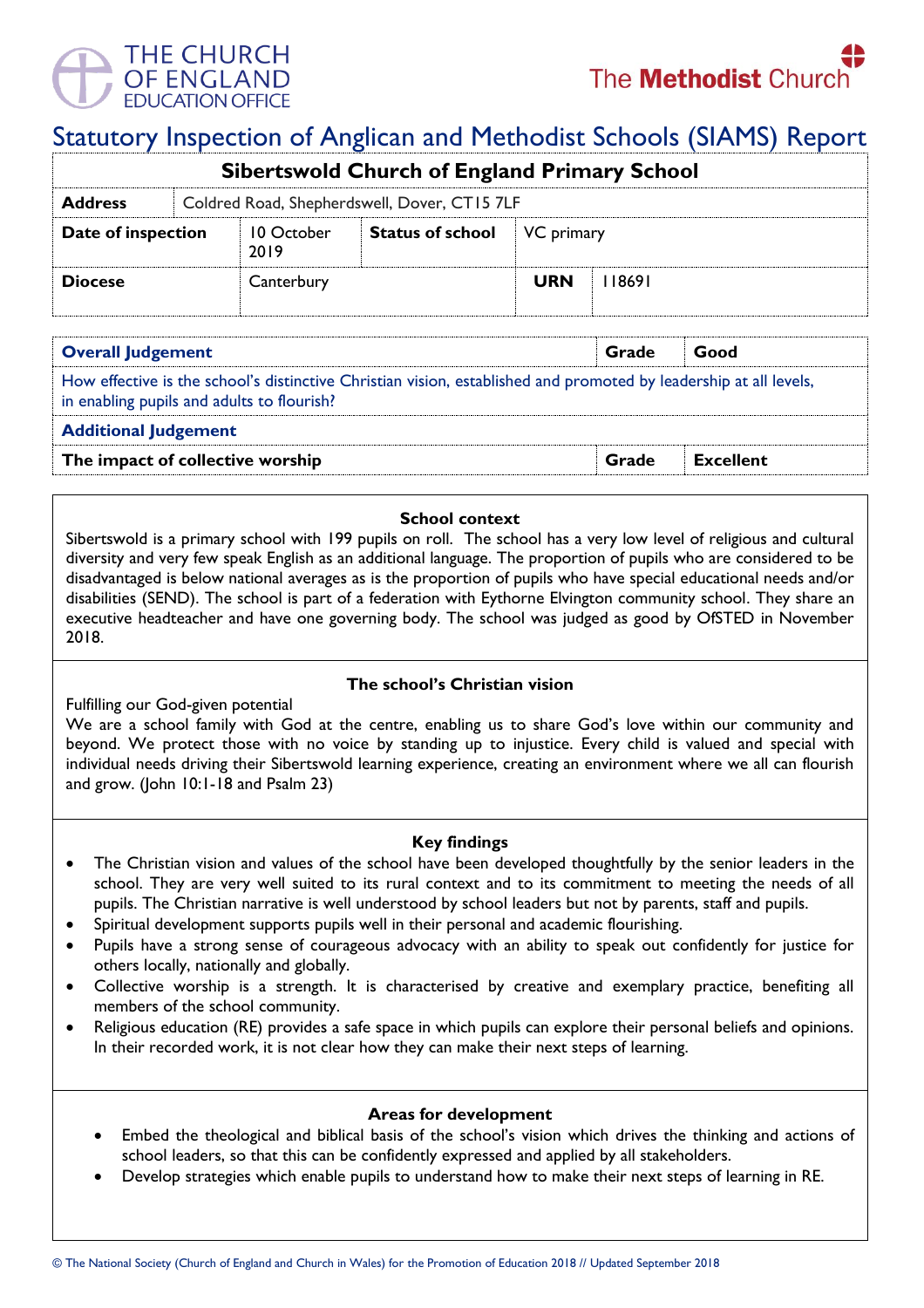## How effective is the school's distinctive Christian vision, established and promoted by leadership at all levels, in enabling pupils and adults to flourish?

#### **Inspection findings**

Pupils and adults flourish and thrive at Sibertswold primary school. A theological vision which puts Jesus as the Good Shepherd at the centre of the school's thinking and daily living means that relationships, behaviour and attitudes are very positive. For the executive headteacher, the head of school and the governors, the vision is explicitly driving all aspects of the life in the school, as seen in the school's development planning. However, this theological understanding and motivation is less evident in parents', staff and pupils' articulation of what the school seeks to do and to be. For most, this is understood in terms of 'fulfilling our God-given potential' and through the living out the of the school's associated values. This understanding means that all pupils grow and flourish in the school, with attainment being high and progress being good. Needs which may limit progress are quickly identified and successfully met. Individual gifts and talents within and beyond the curriculum are nurtured and celebrated. The academic and personal flourishing of pupils is securely underpinned by a wide range of opportunities for spiritual growth. Reflection is embedded across everyday life in the form of quiet areas, prayer spaces, thought provoking displays and opportunities throughout the curriculum, including within RE. This means that pupils are confident in speaking about 'what God has set before us'.

An innovative project, called Messenger Kids, which is led and organised by pupils sees them visiting local residents, especially those who are lonely. Staff, parents and governors agree that this has a significant impact within the village, and that it demonstrates the values of joy and love in action. The school's commitment to its value of justice, which is also explicit in its vision, is understood and enthusiastically articulated by pupils. Their support for those need, including through outreach to Burkina Faso and to many local and national charities, is based on an understanding that others need help because of disadvantage and deprivation in the world. Thus, they know that their actions can make a difference. Relationships at all levels are very strong and directly linked to the school's associated values. This means that staff and pupils show love to each other, take joy in being together, make wise choices and know that they are treated fairly. Parents are confident that their child's faith is confirmed if appropriate but that all their children, those of faith or of none, are enabled to reflect on and explore their beliefs meaningfully.

Staff feel valued, saying that the school is a place where their potential is fulfilled and where they are nurtured as individuals. This, in turn, enables them to encourage all their pupils to 'shine', whatever their abilities and needs. The mental health of all members of the school community is an increasingly important consideration in all decisions made, for example about work/life balance. Partnerships with other local schools, especially with their federated school, provide good opportunities for staff development. Good use is made of diocesan training, including for leadership in a Church school. Equality and inclusion lie at the heart of the school vision and, according to governors, form the basis of their vision centred community. Pupils recognise diversity and difference by treating everyone with dignity and respect, and with love and justice. School leaders maintain the centrality of the school's vision by holding each other to account with the question, 'Is God a part of all of our discussions?' Governor monitoring provides a robust level of challenge through regular visits which test whether what the school does benefits everyone in the school community, in line with its vision and values. They trust the senior leadership team to take on additional initiatives if they will enable the community to 'blossom and grow', even if the decision to do so is hard

School leaders have found creative and exemplary ways to enhance collective worship. For example, a forest cathedral linked to the Lambeth conference 2020 is planned as a collaboration with the Diocese. This builds on the school's exceptional practice in holding worship in the outdoor garden, in their forest school, and during the Year 6 residential day by day. Pupils confidently express the importance of worship for their school community saying that it reminds them that 'God is always watching over us' but at the same time "it builds up our confidence'. Those pupils that lead worship are clear that it is their role to explain a message to their community. They do this with maturity and thoughtfulness. Worship is a place where the pupils' very positive attitudes to both learning and behaviour are explored through the example of Jesus. It is also a time to explore the value of justice that pupils understand as an important lens through which to view the world and their interactions with others, especially those beyond the school gates. There is an exceptional sense of reverence, underpinned by sung worship, prayer and reflection, which encourages all members of the community to grow spiritually. Both pupils and adults are involved in the monitoring of worship which successfully drives changes and improvement. Worship to mark the Church's year provides times of awe and wonder for the school, its families and the wider